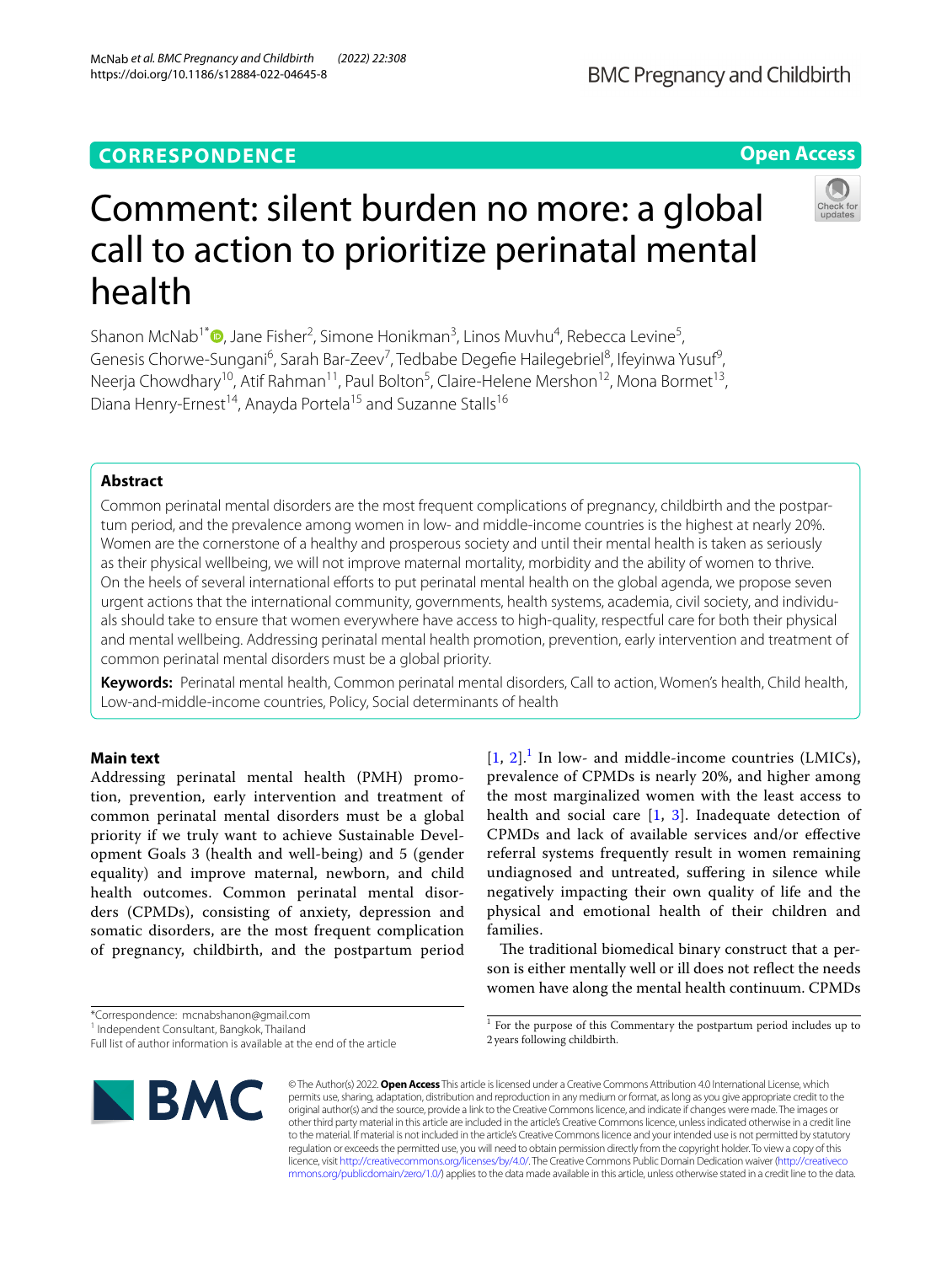are complex in origin and expression and social determinants of health such as poverty, harmful gender norms, and intimate partner violence contribute to CPMDs globally, and especially in LMICs [[4,](#page-2-3) [5](#page-2-4)]. Improving women's mental health thus requires an intersectoral response that includes government, health sector, social development systems, communities, and families. PMH is therefore not just a 'woman's' problem, but an issue that impacts our very wellbeing as a society.

Women are the cornerstones of a healthy and prosperous society. We must commit now to valuing their physical *and* mental wellbeing, especially during pregnancy and postpartum, and their under-recognized role as primary caregivers for the next generation. The COVID-19 pandemic, which led to increased depression and anxiety in perinatal women, exposed and exacerbated many risk factors that impact women's health and brought the issue of mental health, and specifically PMH, to the forefront  $[6-8]$  $[6-8]$ .

Our urgent call comes on the heels of several global efforts. The 2014 Lancet Commission on Perinatal Mental Health called for the inclusion of PMH in all mental health programs, and the 2018 Lancet Commission on Global Mental Health and Sustainable Development warned that the abysmally slow response to addressing mental health would lead to missing Sustainable Development Goal 3.4 targets explicitly promoting mental health and wellbeing [[5,](#page-2-4) [9](#page-2-7)]. Global guidelines have elevated these priorities, particularly in LMICs where women are disproportionately impacted [\[10–](#page-2-8)[12\]](#page-2-9). In September 2021, a global Maternal Mental Health Technical Consultation convened by the United States Agency for International Development, in collaboration with the United Nations Population Fund and the World Health Organization, with 700 participants from 72 countries, called for urgent action  $[13]$  $[13]$ . The message was clearthe challenge is complex but not intractable. Solutions must be evidence-based, involve women to create community-driven solutions, while changing national policy and global standards - and they must include CPMD prevention and mental health promotion. The global community needs to act with urgency, otherwise women, children and families will sufer the consequences: intergenerational poverty, women's morbidity and mortality, and children not meeting growth and development indicators. To promote perinatal mental wellbeing as a human right, we propose the following actions:

1. The global community must prioritize women's PMH needs by establishing global standards, guidelines, and strategies to fully integrate PMH into existing programs; and establish and create indicators and monitoring mechanisms to continually assess global progress towards achieving a PMH target [\[5](#page-2-4), [9](#page-2-7)–[12](#page-2-9), [14](#page-3-1)].

- 2. Governments should be accountable to women's PMH needs, state their commitment to PMH explicitly in their national policies, and link policies to budgetary allocations that are adequately fnanced and integrated across other health and development sectors to promote intersectoral collaboration [[15](#page-3-2)]. And governments must also recognize that efective health policies must be aimed at improving the social status of women to have the impact women need and deserve [[3\]](#page-2-2).
- 3. Health systems need to integrate evidence-based PMH approaches into sexual, reproductive, maternal, newborn, child, and adolescent health services; nutrition services; and universal health coverage  $[16]$  $[16]$  $[16]$ . The capacity of existing providers should be strengthened through competency-based training, supportive supervision, and adequate remuneration. A critical mass of providers or provider time should be made available, commensurate with the CPMD burden of the local context. Provider skills should include mental health promotion, prevention, and detection; respectful, culturally appropriate person-centered psychological care; and case management.
- 4. There should be a global commitment to strengthening implementation including implementation research and building on the emerging evidence for practice in LMIC settings with signifcant learning from the humanitarian sector. There is promising data from several trials that task-sharing approaches and digital interventions are efective for delivery of psychological interventions and treatment by lay health workers [[17,](#page-3-4) [18](#page-3-5)]. For sustainability, real world implementation strategies need to be developed and assessed where these approaches are adapted for context and fully integrated into health systems at scale, with adequate fdelity. Particular attention should be given to women living in confict and crisis afected situations, with adaptations made to meet the increasing scale of the need in these contexts.
- 5. At the community level, evidence-based task sharing models and collaboration with existing platforms and community structures should be employed [\[19,](#page-3-6) [20](#page-3-7)]. Integrated care pathways between community and facilities should be strengthened. Efective strategies to address family issues afecting women's mental health and reduce stigma should be integrated across these platforms.
- 6. When social determinants are addressed as part of PMH interventions, women's overall health and socioeconomic status improves. Interventions to improve PMH should also include solutions outside the traditional health arena: peer support groups, economic empowerment, and intimate partner violence inter-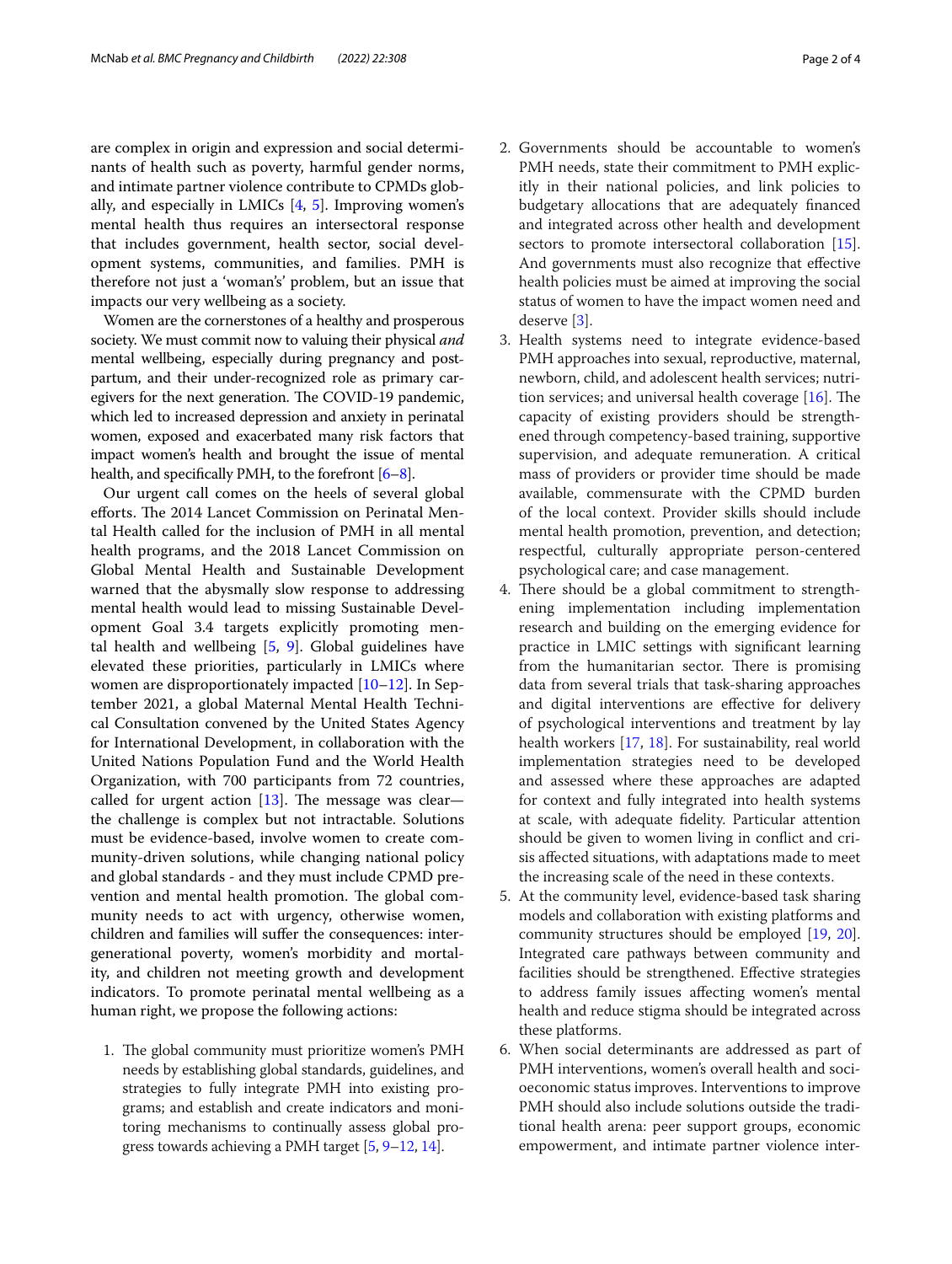ventions. Given the gendered nature of CPMDs, each of these interventions should be gender intentional and gender transformative [[21,](#page-3-8) [22\]](#page-3-9). And partners should be included in interventions and acknowledged for the role they can play in PMH.

7. At the individual citizen level, we must work to address the paralyzing shame and stigma preventing women from seeking and accessing care and from having honest conversations about the burden that is impacting their lives and capabilities [\[23,](#page-3-10) [24\]](#page-3-11). Though we recognize that stigma is a social construct and one that must be changed at the societal level, we each have a role as individuals in making these changes in how we think, act and respond

Together, as a global community and as individuals, we can ensure that women everywhere have access to highquality, respectful care for both their physical and mental wellbeing. If we address the underlying social determinants that predispose women to mental ill health, we will be able to shift the well-being of women and communities. As part of a human rights approach, this must be coupled with a commitment, at all levels of society, to improve the quality and coverage of interventions that address CPMDs. Without this work, we will continue to contribute to the silent burden carried by women and their children. The time for action is now.

## **Abbreviations**

PMH: Perinatal mental health; CPMD: Common perinatal mental disorder; LMIC: Low- and middle-income country.

## **Acknowledgements**

Not applicable.

#### **Authors' contributions**

Author contributions were as follows: SM was responsible for conceptualization, writing - original draft, writing - review and editing. JF, SH, LM, RL, GCS, SBZ, TDG, IY, NC, AR, PB, CM, SS were responsible for conceptualization, writing - review and editing. And, MB, DHE, AP reviewed and edited. All authors read and approved the fnal manuscript.

#### **Funding**

The lead author (SM) was funded by USAID. Two of the authors (RL, PB) are from USAID. The views expressed are the authors' own and the funder did not make the decision to publish. USAID had no role in the design of the study and collection, analysis, and interpretation of data.

#### **Availability of data and materials**

Not applicable.

# **Declarations**

**Ethics approval and consent to participate** Not applicable.

# **Consent for publication**

Not applicable.

## **Competing interests**

The authors alone are responsible for the views expressed in this Comment and they do not necessarily represent the views, decisions or policies of the institutions with which they are affiliated. We declare no competing interests.

# **Author details**

<sup>1</sup> Independent Consultant, Bangkok, Thailand. <sup>2</sup> School of Public Health and Preventive Medicine, Monash University, Melbourne, Australia. <sup>3</sup> Perinatal Mental Health Project, University of Cape Town, Cape Town, South Africa. 4 Society for Pre and Post Natal Services (SPANS), Harare, Zimbabwe. <sup>5</sup>United States Agency for International Development, Washington, DC, USA. <sup>6</sup>Kamuzu University of Health Sciences, Blantyre, Malawi.<sup>7</sup> United Nations Population Fund (UNFPA), New York, USA. <sup>8</sup>UNICEF, Headquarter, New York, NY, USA.<br><sup>9</sup>Nigeria Health Watch, Abuja, Nigeria, <sup>10</sup>World Health Organization, Gene <sup>9</sup>Nigeria Health Watch, Abuja, Nigeria. <sup>10</sup>World Health Organization, Geneva, Switzerland. <sup>11</sup> University of Liverpool, Liverpool, UK. <sup>12</sup>Bill & Melinda Gates Foundation, Seattle, WA, USA. <sup>13</sup>Christian Connections for International Health, Nairobi, Kenya. <sup>14</sup>Caribbean Regional Midwives Association, Couva, Trinidad.<br><sup>15</sup>Department of Maternal, Newborn, Child and Adolescent Health and Aging, World Health Organization, Geneva, Switzerland. 16MOMENTUM Country and Global Leadership, Washington, DC, USA.

# Received: 3 December 2021 Accepted: 2 April 2022 Published online: 11 April 2022

## **References**

- <span id="page-2-0"></span>1. Howard LM, Molyneaux E, Dennis CL, Rochat T, Stein A, Milgrom J. Non-psychotic mental disorders in the perinatal period. Lancet. 2014;384:1775–88. [https://doi.org/10.1016/S0140-6736\(14\)61276-9.](https://doi.org/10.1016/S0140-6736(14)61276-9)
- <span id="page-2-1"></span>2. The Partnership for Maternal Newborn & Child Health. Maternal mental health: why it matters and what countries with limited resources can do. Geneva: Switzerland; 2014.
- <span id="page-2-2"></span>3. Fisher J, de Mello MC, Patel V, Rahman A, Tran T, Holton S, et al. Prevalence and determinants of common perinatal mental disorders in women in low-and lower-middle-income countries: a systematic review. Bull World Health Organ. 2012;90:139–49.
- <span id="page-2-3"></span>4. WHO Commission on Social Determinants of Health. Closing the gap in a generation: health equity through action on the social determinants of health. Final Report of the Commission on Social Determinants of Health. Geneva: World Health Organization; 2008.
- <span id="page-2-4"></span>5. Patel V, Saxena S, Lund C, Thornicroft G, Baingana F, Bolton P, et al. The lancet commission on global mental health and sustainable development. Lancet. 2018;392:1553–98. [https://doi.org/10.1016/S0140-6736\(18\)](https://doi.org/10.1016/S0140-6736(18)31612-X) [31612-X](https://doi.org/10.1016/S0140-6736(18)31612-X).
- <span id="page-2-5"></span>6. Chmielewska B, Barratt I, Townsend R, Kalafat E, van der Meulen J, Gurol-Urganci I, et al. Efects of the COVID-19 pandemic on maternal and perinatal outcomes: a systematic review and meta-analysis. Lancet Glob Heal. 2021;9:e759–72.
- 7. Villar J, Ariff S, Gunier RB, Thiruvengadam R, Rauch S, Kholin A, et al. Maternal and Neonatal Morbidity and Mortality Among Pregnant Women With and Without COVID-19 Infection: The INTERCOVID Multinational Cohort Study. JAMA Pediatr. 2021;175(8):817–26. [https://doi.org/10.1001/jamap](https://doi.org/10.1001/jamapediatrics.2021.1050) [ediatrics.2021.1050.](https://doi.org/10.1001/jamapediatrics.2021.1050) Erratum in: JAMA Pediatr. 2022;176(1):104.
- <span id="page-2-6"></span>8. Kotlar B, Gerson E, Petrillo S, Langer A, Tiemeier H. The impact of the COVID-19 pandemic on maternal and perinatal health: a scoping review. Reprod Health. 2021;18(1):10. [https://doi.org/10.1186/](https://doi.org/10.1186/s12978-021-01070-6) [s12978-021-01070-6](https://doi.org/10.1186/s12978-021-01070-6).
- <span id="page-2-7"></span>9. Howard LM, Piot P, Stein A. No health without perinatal mental health. Lancet. 2014;384:1723–4. [https://doi.org/10.1016/S0140-6736\(14\)](https://doi.org/10.1016/S0140-6736(14)62040-7) [62040-7.](https://doi.org/10.1016/S0140-6736(14)62040-7)
- <span id="page-2-8"></span>10. World Health Organization. mhGAP intervention guide for mental, neurological and substance use disorders in non-specialized health settings : mental health gap action programme (mhGAP). Version 2. Geneva: WHO; 2019.
- 11. United Nations Children's Fund. The state of the World's children 2021: on my mind—promoting. New York: Protecting and Caring for Children's Mental Health; 2021.
- <span id="page-2-9"></span>12. World Health Organization, United Nations Children's Fund, World Bank Group. Nurturing care for early childhood development: a framework